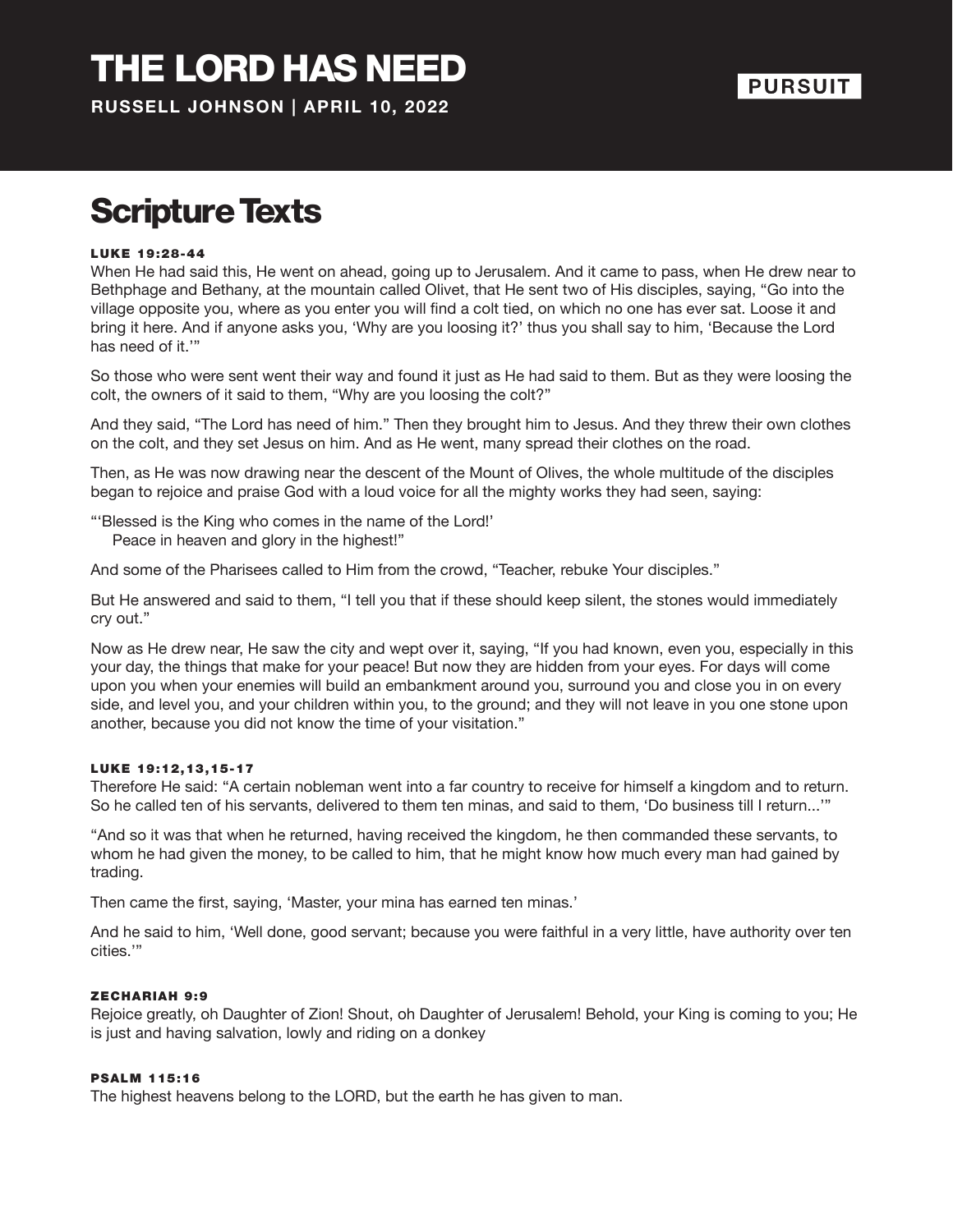### Big Ideas

**When we are faithful to grow what God gives, God gives more.**

# 2

4

**The King rode in on the back of a humble ordinary donkey, and His presence still rides in on the backs of humble ordinary people today.** 

**God is unwilling to share us with any other rider, any other idol, any other identity, philosophy, worldview, or way of living. When Christ sits on the throne of a person's heart, He does not merely show up, He takes over.**

**We have a certain mandate and authority in the natural realm; when we partner our natural with His supernatural, that is often when a miracle is produced.**

**Without God, we cannot; without us, God will not. - St. Augustine**

6 **Do not miss your moment of visitation.**



## 3

5

1